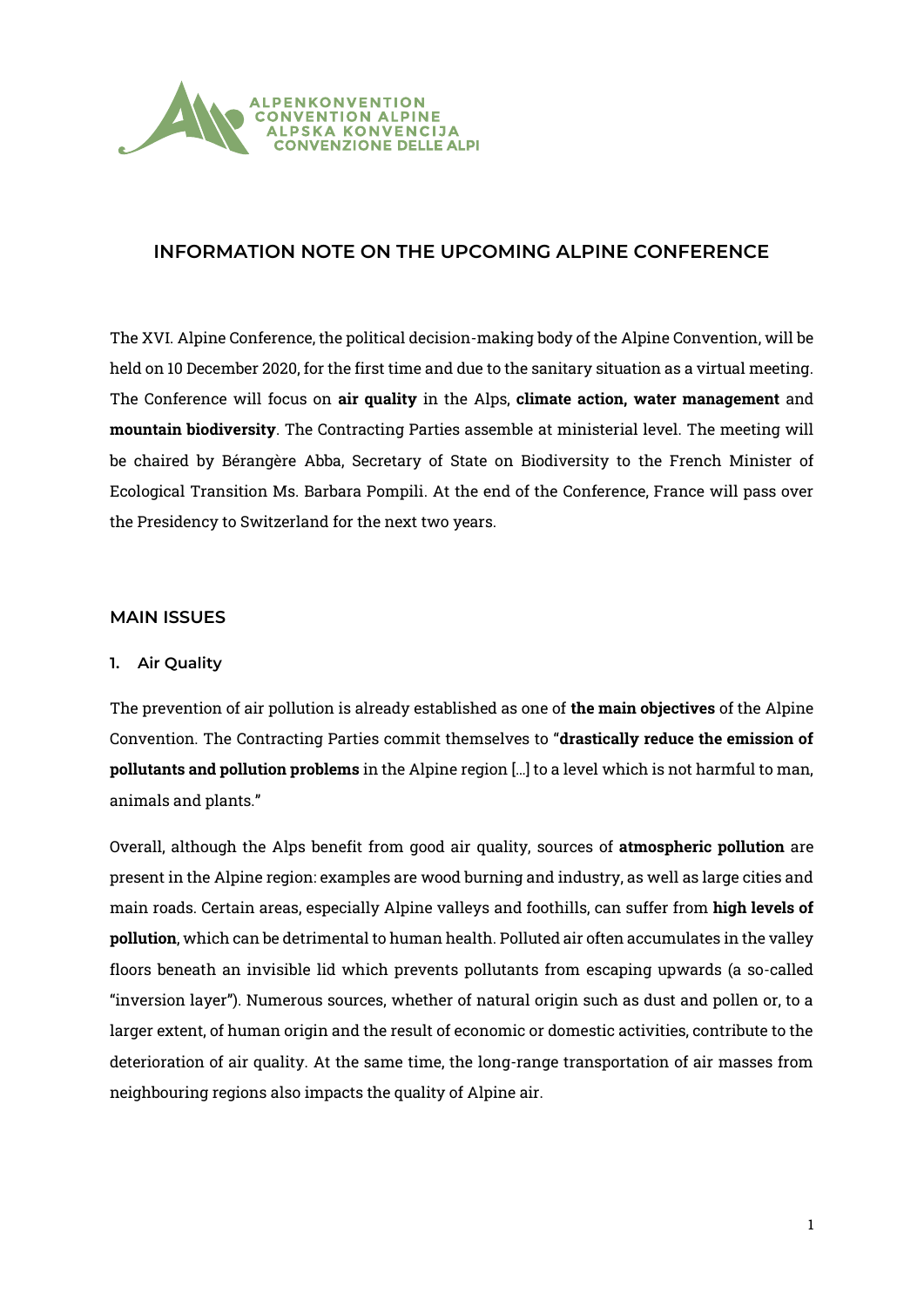The **extremely sensitive Alpine ecosystems and biodiversity** also suffer as a result: the effects on flora and fauna, such as the accumulation of nitrates or the acidification of soils, are a cause for concern.

Following the proposal of the French Presidency, the previous Alpine Conference (XV.) in April 2019 agreed that air quality would be the central theme of the eighth Report on the State of the Alps (RSA 8).

### 1.1 8 th Report on the State of the Alps (RSA 8)

The RSA 8 is a **major concrete contribution** to the implementation of the Alpine Convention's objectives in the field of air quality and will be submitted for approval by the Alpine Conference.

The report sets out concrete **recommendations** for reducing air pollution and helping improve overall air quality in Alpine areas:

- 1. Supporting relevant organisations in measuring wood-burning pollution in Alpine areas and, specifically, informing the public about its health effects;
- 2. Improving the energy efficiency of buildings and aiming towards low-emission heating systems to reduce emissions;
- 3. Combining incentives with restrictions to promote the use of public transportation and active modes of mobility for passenger and freight transport;
- 4. Promoting a clean mobility and zero emission vehicle strategy;
- 5. Promoting the use of smart traffic management and encouraging the implementation of alternative transport technologies as well as of modal shift;
- 6. Limiting nitrogen compound emissions and the open burning of green waste through supporting the development of good agricultural practices;
- 7. Setting up air quality initiatives tackling the most relevant sources;
- 8. Collaborating with neighbouring regions and countries to tackle transboundary air pollution;
- 9. Upholding EU rules and striving to achieve the WHO guidelines on air quality;
- 10. Developing research and in-depth studies addressing the specificities of air quality in the Alps.

The biennial Reports on the State of the Alps provide periodical information on **ecological, economic and social development** in the Alpine space for politicians, managers, journalists and scientists. Furthermore, this standard work recommends important criterion tailored for the Alpine area to help formulate strategies adapted to tackling a concrete issue.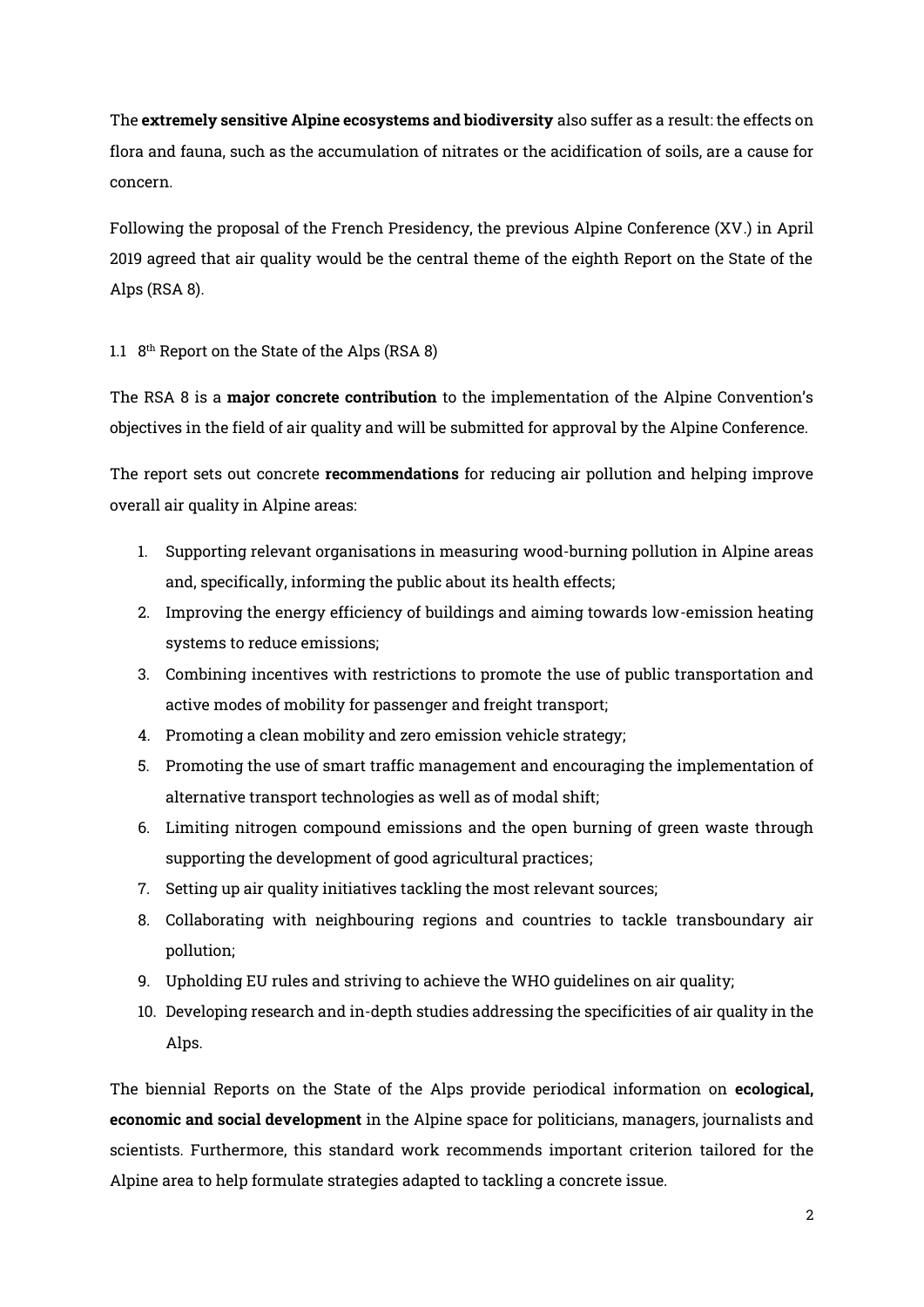### **2. Climate Action**

The **first Climate Action Plan** of the Alpine Convention dates back to 2009. At the last Alpine Conference in 2019, the Contracting Parties affirmed in the Declaration of Innsbruck their commitment to achieving climate neutral and climate resilient Alps by 2050 and adopted the **Alpine Climate Target System 2050**. In the past two years, in close cooperation with the other Thematic Working Bodies and further experts, the Alpine Climate Board (ACB) developed sequences of concrete short- and mid-term measures *i.e. implementation pathways* for achieving these targets. These pathways form the core of the Climate Action Plan 2.0 which will be submitted to the XVI. Alpine Conference.

The ACB's output together with the implementation pathways for the Alpine Climate Target System 2050 are available on the ACB's website: [www.alpineclimate2050.org.](http://www.alpineclimate2050.org/)

At the Alpine Conference, the Ministers will debate further on the two issues of Air quality and Climate change.

### **3. Water Management**

For the **first time in the history of the Alpine Convention**, the Contracting Parties are adopting a political **declaration on water**. The outcomes of the Conference on Water Resources and Alpine Rivers: Adaptation to the challenges of climate change held by the French Presidency in Annecy in February 2020, as well as of ten years of work of the Convention's former Water Management in the Alps Platform, laid the foundations for a **Declaration on Integrated and Sustainable Water Management in the Alps**.

The Declaration will be adopted by the XVI. Alpine Conference and entails commitments by the Contracting Parties in several areas:

- The protection of wild rivers
- Adaptation to climate change
- A more economic use of (scarce) water resources
- Prudent management of small hydroelectric power plants
- The development of international cooperation in transboundary water management.

### **4. Mountain Biodiversity**

Mountain biodiversity is immensely **valuable** yet is particularly **vulnerable to climate change** and the impacts of an **intensive tourism industry**. **Protecting** and **restoring mountain ecosystems**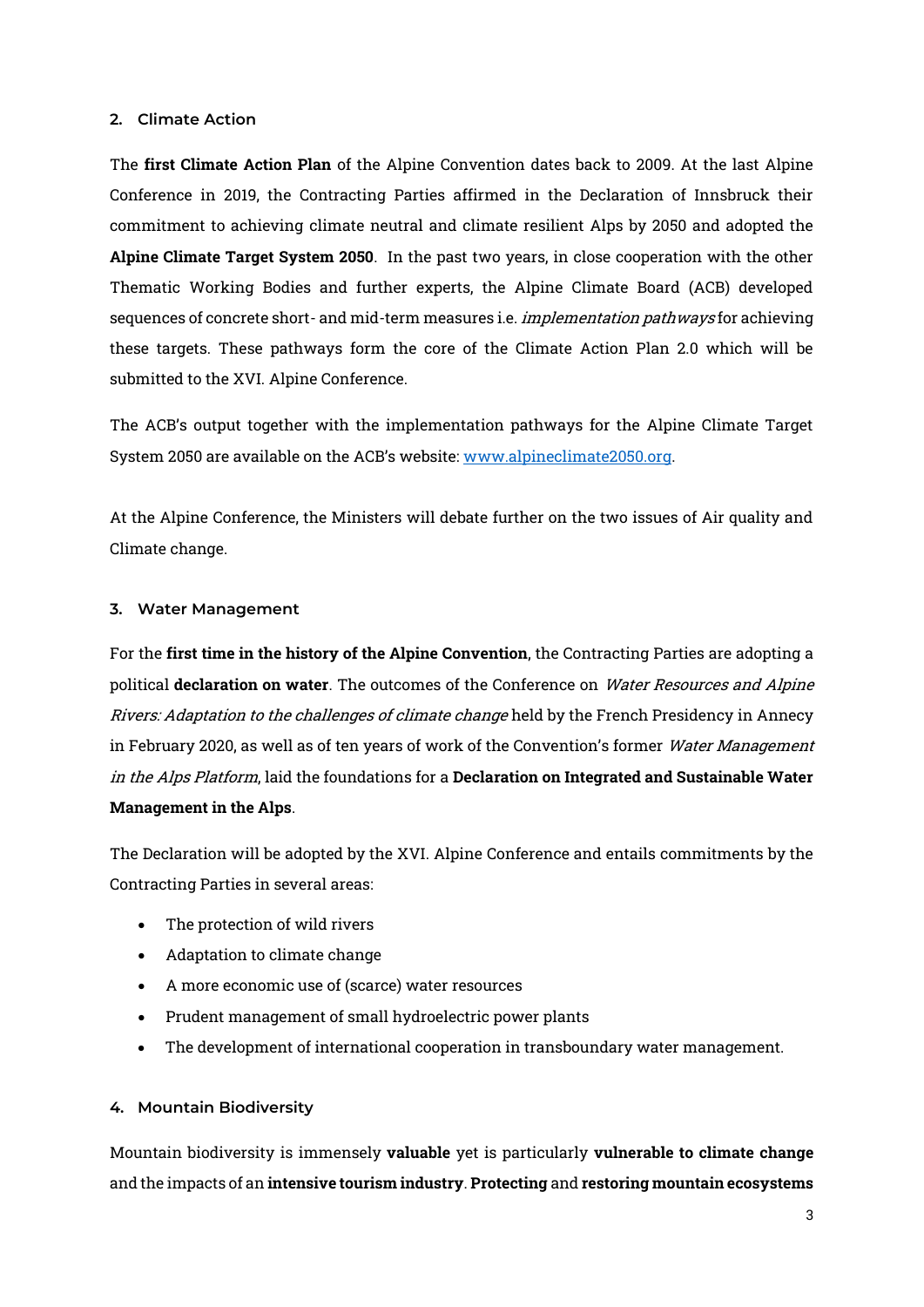was one of the priorities of the French Presidency, which proposed a political contribution by the Alpine Convention to the post-2020 process of the Convention on Biological Diversity. To this end, the French Presidency consulted the Contracting Parties and Observers to draft a **Declaration on the Protection of Mountain Biodiversity and its Promotion at International Level** which will be adopted at the XVI. Alpine Conference. Its messages will be promoted through a **global virtual conference on Mountain Biodiversity** organised by the outgoing French Presidency on 13 January 2021, ahead of the IUCN World Conservation Congress and the COP15 of the Convention on Biological Diversity.

#### **5. AlpWeek Intermezzo "Youth & Climate"**

AlpWeek is an **international event dedicated to sustainable development** in the Alps and organised by a group of key Alpine organisations strongly engaged in science, environmental protection and regional and sustainable development. It is held every four years and is interspersed with shorter interim sessions known as AlpWeek Intermezzos.

The *Intermezzo* taking place during the XVI. Alpine Conference is dedicated to showcasing the **innovation** and **creativity of young Alpine inhabitants**. Participants will discuss the implications of climate change in the Alpine regions for young people, with an opportunity for **intergenerational exchange** on climate action.

As a cooperative effort between the Alpine Convention, the AlpWeek and the EUSALP (EU Strategy for the Alpine Region), a dialogue between **young people** and **alpine stakeholders** will be organised under the title "Young alpine citizens are committed to a climate-resilient Alpine region" on Thursday 10 December in the afternoon. During this exchange, young people will also present the **results of the latest Photo Contest** of the Alpine Convention and share their **experiences from the Youth Alpine Interrail** (YOALIN) project. More information is available at [www.alpweek.org](http://www.alpweek.org/)

#### **6. Young Academics Award**

**Research** and **innovation** make a major contribution to sustainable development in the Alps. With the biennial Young Academics Award, the Alpine Convention **recognises and rewards the key role young researchers play in shaping the future of the Alps**. This year's topic was "Emissions in the Alps: climate change and air quality, measurement and measures" and included issues such as measuring emissions and their impacts in the Alps and communicating this scientific knowledge to a broader public.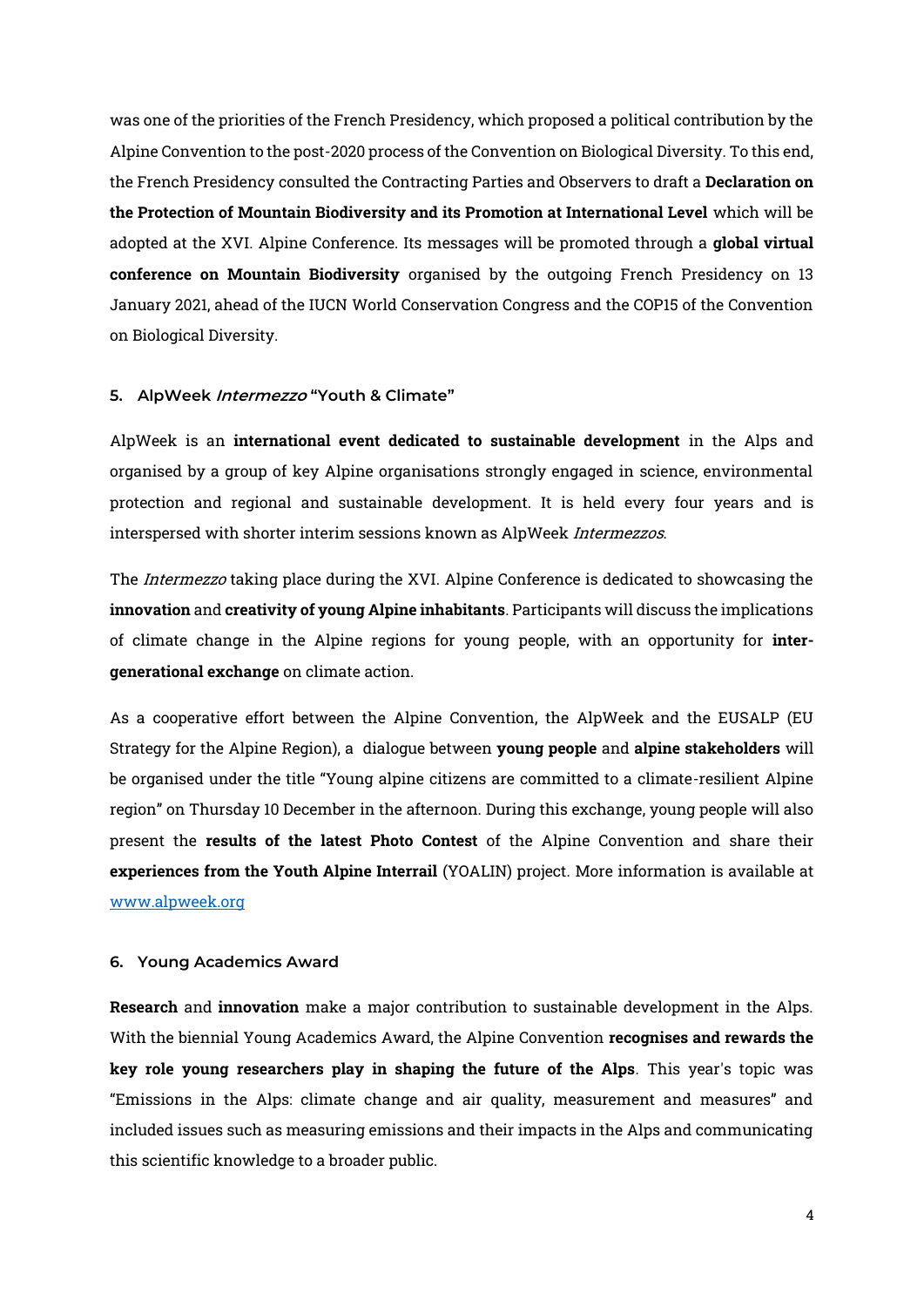This 5th edition of the Young Academics Award offered **aspirant researchers** from the **natural**, **technical** or **social sciences** the opportunity to apply, with the three most outstanding master theses being awarded €1.000, €750 and €500 respectively; at the same time, two prizes have been made available by the Alpine Convention Infopoints of Chamonix (France) and Domodossola (Italy) for **thematically relevant and geographically dedicated** scholarly works! In a virtual ceremony on Thursday 10 December afternoon, the French Presidency and the Permanent Secretariat of the Alpine Convention will present the winners with their awards.

The Young Academics Award is a joint initiative in collaboration with ISCAR, the International Scientific Committee on Research in the Alps.

#### **7. Swiss Presidency**

The XVI. Alpine Conference also marks the **end of the French Presidency** of the Alpine Convention and, at the same time, the **handover of the baton to Switzerland** for the next **two-year term** Presidency of the Alpine Convention.

**Climate** will be the thematic priority for the Swiss Presidency, with a focus on **non-motorised transport in tourism, spatial planning and spatial development**. The Swiss Presidency intends to work closely with **Alpine towns** and **municipalities** on these issues.

#### **8. Other Topics**

The Alpine Conference will acknowledge the extensive work done by the **Thematic Working Bodies** of the Alpine Convention. Based on numerous exchanges between experts and with stakeholders that took place over the past two years, the Thematic Working Bodies gathered relevant **data and best practices** and produced important **recommendations**, which we look forward to presenting after the Alpine Conference.

The new proposed mandates for the Thematic Working Bodies as well as the topics of the **incoming Swiss Presidency** will also be defined.

### **BACKGROUND INFORMATION ON THE ALPINE CONVENTION**

The Alpine Convention was a pioneer of its kind by being the world's first international treaty that considered a **transnational mountain area in its geographical entirety**. The Convention on the Protection of the Alps, namely "The Alpine Convention," was signed on 7 November 1991 in Salzburg (Austria) by Austria, France, Germany, Italy, Switzerland, Liechtenstein and the EU